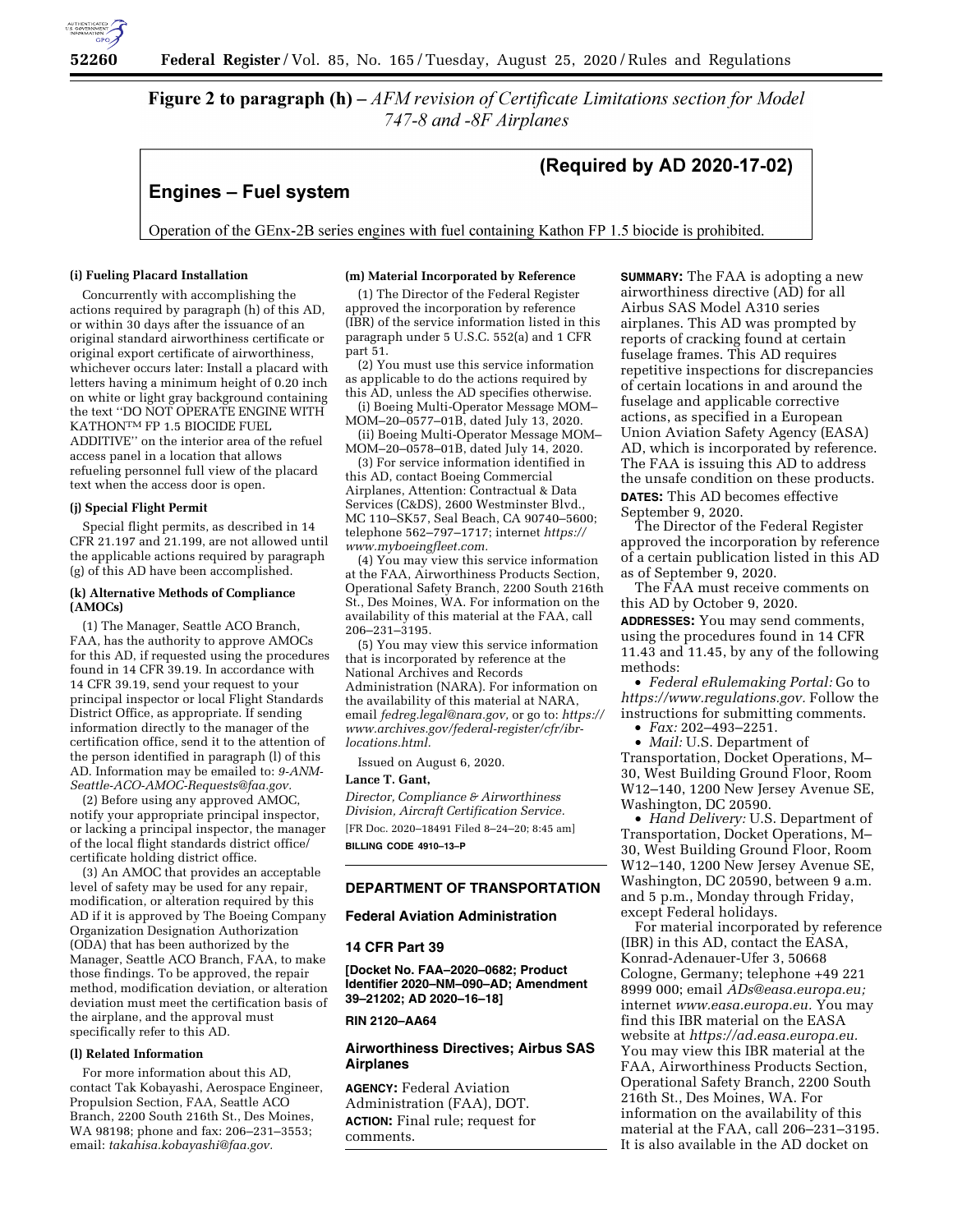the internet at *[https://](https://www.regulations.gov) [www.regulations.gov](https://www.regulations.gov)* by searching for and locating Docket No. FAA–2020– 0682.

# **Examining the AD Docket**

You may examine the AD docket on the internet at *[https://](https://www.regulations.gov) [www.regulations.gov](https://www.regulations.gov)* by searching for and locating Docket No. FAA–2020– 0682; or in person at Docket Operations between 9 a.m. and 5 p.m., Monday through Friday, except Federal holidays. The AD docket contains this AD, any comments received, and other information. The street address for Docket Operations is listed above. Comments will be available in the AD docket shortly after receipt.

# **FOR FURTHER INFORMATION CONTACT:** Dan

Rodina, Aerospace Engineer, Large Aircraft Section, International Validation Branch, FAA, 2200 South 216th St., Des Moines, WA 98198; telephone and fax: 206–231–3225; email: *[Dan.Rodina@faa.gov.](mailto:Dan.Rodina@faa.gov)* 

#### **SUPPLEMENTARY INFORMATION:**

#### **Discussion**

The EASA, which is the Technical Agent for the Member States of the European Union, has issued EASA AD 2020–0112R1, dated May 27, 2020 (''EASA AD 2020–0112R1'') (also referred to as the Mandatory Continuing Airworthiness Information, or ''the MCAI''), to correct an unsafe condition for all Airbus SAS Model A310–203, –204, –221, –222, –304, –322, –324, and –325 airplanes.

This AD was a prompted by reports of cracking found at certain fuselage frames. The FAA is issuing this AD to address crack initiation and propagation, which could result in reduced structural integrity of the fuselage. See the MCAI for additional background information.

# **Related IBR Material Under 1 CFR Part 51**

EASA AD 2020–0112R1 describes procedures for repetitive rototest and high frequency eddy current inspections for discrepancies of the fuselage internal structure from frame (FR) 2 to FR 4, windshield frame lower section and closing panel; repetitive low frequency eddy current inspections for discrepancies of the stringer couplings in circumferential junction areas at FR40/41, from stringer 13 to the crown center line internal surface; and applicable corrective actions (repair of discrepancies). This material is reasonably available because the interested parties have access to it through their normal course of business

or by the means identified in the **ADDRESSES** section.

#### **FAA's Determination**

This product has been approved by the aviation authority of another country, and is approved for operation in the United States. Pursuant to our bilateral agreement with the State of Design Authority, the FAA has been notified of the unsafe condition described in the MCAI referenced above. The FAA is issuing this AD because the FAA evaluated all pertinent information and determined the unsafe condition exists and is likely to exist or develop on other products of the same type design.

#### **Requirements of This AD**

This AD requires accomplishing the actions specified in EASA AD 2020– 0112R1 described previously, as incorporated by reference, except for any differences identified as exceptions in the regulatory text of this AD.

# **Explanation of Required Compliance Information**

In the FAA's ongoing efforts to improve the efficiency of the AD process, the FAA initially worked with Airbus and EASA to develop a process to use certain EASA ADs as the primary source of information for compliance with requirements for corresponding FAA ADs. The FAA has since coordinated with other manufacturers and civil aviation authorities (CAAs) to use this process. As a result, EASA AD 2020–0112R1 is incorporated by reference in this final rule. This AD, therefore, requires compliance with EASA AD EASA AD 2020–0112R1 in its entirety, through that incorporation, except for any differences identified as exceptions in the regulatory text of this AD. Using common terms that are the same as the heading of a particular section in the EASA AD does not mean that operators need comply only with that section. For example, where the AD requirement refers to ''all required actions and compliance times,'' compliance with this AD requirement is not limited to the section titled ''Required Action(s) and Compliance Time(s)'' in the EASA AD. Service information specified in EASA AD EASA AD 2020–0112R1 that is required for compliance with EASA AD 2020– 0112R1 is available on the internet at *<https://www.regulations.gov>* by searching for and locating Docket No. FAA–2020–0682.

#### **FAA's Justification and Determination of the Effective Date**

There are currently no domestic operators of these products. Therefore, the FAA finds that notice and opportunity for prior public comment are unnecessary and that good cause exists for making this amendment effective in less than 30 days.

# **Comments Invited**

This AD is a final rule that involves requirements affecting flight safety, and the FAA did not precede it by notice and opportunity for public comment. The FAA invites you to send any written relevant data, views, or arguments about this AD. Send your comments to an address listed under the **ADDRESSES** section. Include ''Docket No. FAA–2020–0682; Product Identifier 2020–NM–090–AD'' at the beginning of your comments. The most helpful comments reference a specific portion of the proposal, explain the reason for any recommended change, and include supporting data. The FAA will consider all comments received by the closing date and may amend this AD based on those comments.

Except for Confidential Business Information (CBI) as described in the following paragraph, and other information as described in 14 CFR 11.35, the FAA will post all comments the FAA receives, without change, to *[https://www.regulations.gov,](https://www.regulations.gov)* including any personal information you provide. The FAA will also post a report summarizing each substantive verbal contact the FAA receives about this AD.

#### **Confidential Business Information**

CBI is commercial or financial information that is both customarily and actually treated as private by its owner. Under the Freedom of Information Act (FOIA) (5 U.S.C. 552), CBI is exempt from public disclosure. If your comments responsive to this final rule, request for comments, contain commercial or financial information that is customarily treated as private, that you actually treat as private, and that is relevant or responsive to this final rule, request for comments, it is important that you clearly designate the submitted comments as CBI. Please mark each page of your submission containing CBI as ''PROPIN.'' The FAA will treat such marked submissions as confidential under the FOIA, and they will not be placed in the public docket of this final rule, request for comments. Submissions containing CBI should be sent to the person identified in the **FOR FURTHER INFORMATION CONTACT** section. Any commentary that the FAA receives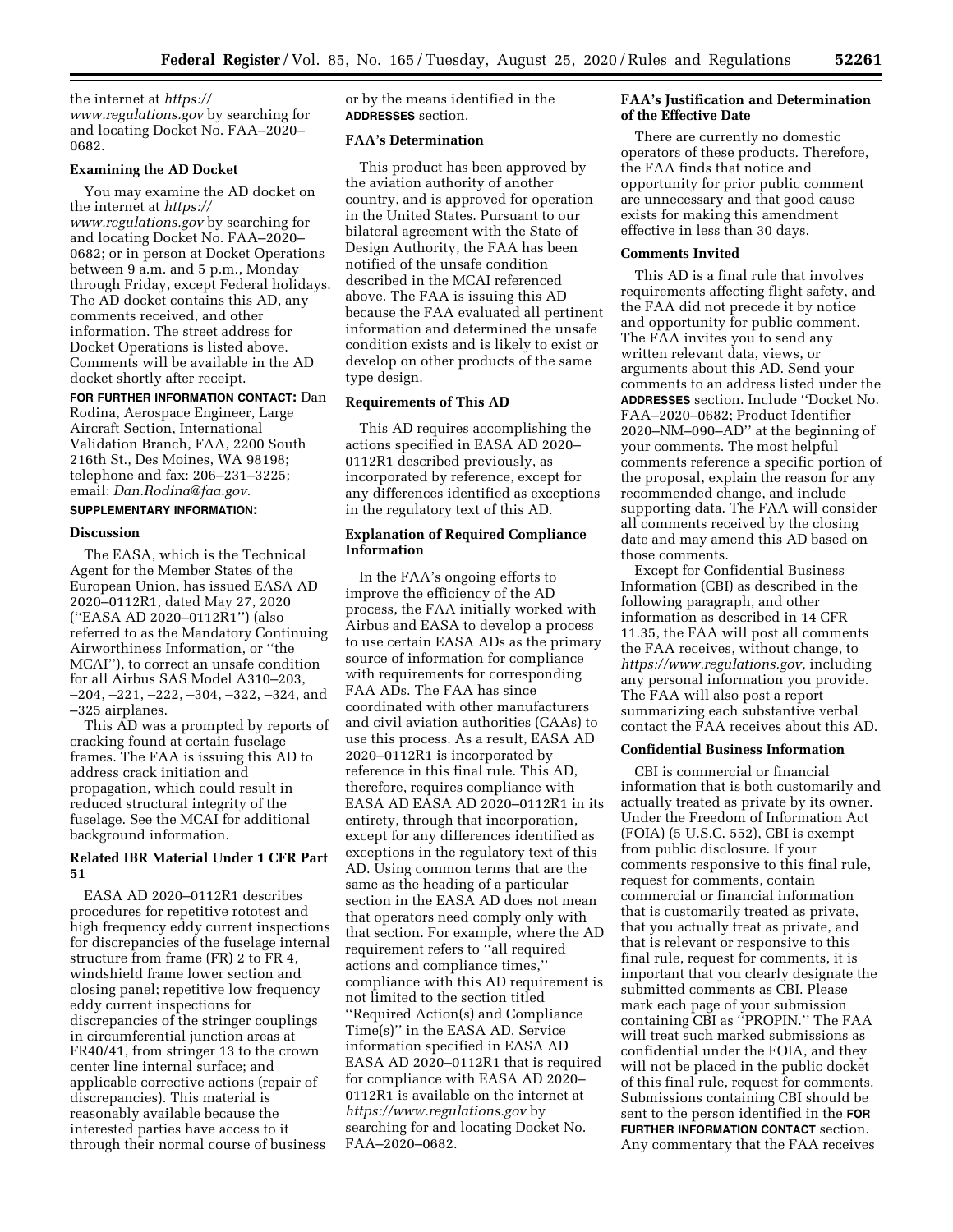which is not specifically designated as CBI will be placed in the public docket for this rulemaking.

#### **Regulatory Flexibility Act (RFA)**

The requirements of the RFA do not apply when an agency finds good cause pursuant to 5 U.S.C. 553 to adopt a rule without prior notice and comment. Because the FAA has determined that it has good cause to adopt this rule without notice and comment, RFA analysis is not required.

#### ESTIMATED COSTS FOR REQUIRED ACTIONS

# **Costs of Compliance**

Currently, there are no affected U.S. registered airplanes. If an affected airplane is imported and placed on the U.S. Register in the future, the FAA provides the following cost estimates to comply with this AD:

| Labor cost                                     | Parts cost | Cost per<br>product |
|------------------------------------------------|------------|---------------------|
| 90 work-hours $\times$ \$85 per hour = \$7,650 | \$0        | \$7,650             |

The FAA has received no definitive data that would enable providing cost estimates for the on-condition actions specified in this AD

#### **Authority for This Rulemaking**

Title 49 of the United States Code specifies the FAA's authority to issue rules on aviation safety. Subtitle I, section 106, describes the authority of the FAA Administrator. Subtitle VII: Aviation Programs, describes in more detail the scope of the Agency's authority.

The FAA is issuing this rulemaking under the authority described in Subtitle VII, Part A, Subpart III, Section 44701: General requirements. Under that section, Congress charges the FAA with promoting safe flight of civil aircraft in air commerce by prescribing regulations for practices, methods, and procedures the Administrator finds necessary for safety in air commerce. This regulation is within the scope of that authority because it addresses an unsafe condition that is likely to exist or develop on products identified in this rulemaking action.

#### **Regulatory Findings**

The FAA determined that this AD will not have federalism implications under Executive Order 13132. This AD will not have a substantial direct effect on the States, on the relationship between the national government and the States, or on the distribution of power and responsibilities among the various levels of government.

For the reasons discussed above, I certify that this AD:

(1) Is not a ''significant regulatory action'' under Executive Order 12866, and

(2) Will not affect intrastate aviation in Alaska.

#### **List of Subjects in 14 CFR Part 39**

Air transportation, Aircraft, Aviation safety, Incorporation by reference, Safety.

#### **Adoption of the Amendment**

Accordingly, under the authority delegated to me by the Administrator, the FAA amends 14 CFR part 39 as follows:

# **PART 39—AIRWORTHINESS DIRECTIVES**

■ 1. The authority citation for part 39 continues to read as follows:

**Authority:** 49 U.S.C. 106(g), 40113, 44701.

#### **§ 39.13 [Amended]**

■ 2. The FAA amends § 39.13 by adding the following new airworthiness directive (AD):

**2020–16–18 Airbus SAS:** Amendment 39– 21202; Docket No. FAA–2020–0682; Product Identifier 2020–NM–090–AD.

# **(a) Effective Date**

This AD becomes effective September 9, 2020.

# **(b) Affected ADs**

None.

#### **(c) Applicability**

This AD applies to all Airbus SAS Model A310–203, –204, –221, –222, –304, –322, –324, and –325 airplanes, certificated in any category.

#### **(d) Subject**

Air Transport Association (ATA) of America Code 53, Fuselage.

#### **(e) Reason**

This AD was prompted by reports of cracking found at certain fuselage frames. The FAA is issuing this AD to address crack initiation and propagation, which could result in reduced structural integrity of the fuselage.

#### **(f) Compliance**

Comply with this AD within the compliance times specified, unless already done.

#### **(g) Requirements**

Except as specified in paragraph (h) of this AD: Comply with all required actions and compliance times specified in, and in accordance with, European Union Aviation Safety Agency (EASA) AD 2020–0112R1,

dated May 27, 2020 (''EASA AD 2020– 0112R1'').

## **(h) Exceptions to EASA AD 2020–0112R1**

(1) Where EASA AD 2020–0112R1 refers to its effective date, this AD requires using the effective date of this AD.

(2) The ''Remarks'' section of EASA AD 2020–0112R1 does not apply to this AD.

## **(i) Other FAA AD Provisions**

The following provisions also apply to this AD:

(1) *Alternative Methods of Compliance (AMOCs):* The Manager, Large Aircraft Section, International Validation Branch, FAA, has the authority to approve AMOCs for this AD, if requested using the procedures found in 14 CFR 39.19. In accordance with 14 CFR 39.19, send your request to your principal inspector or local Flight Standards District Office, as appropriate. If sending information directly to the Large Aircraft Section, International Validation Branch, send it to the attention of the person identified in paragraph (j) of this AD. Information may be emailed to: *[9-AVS-AIR-](mailto:9-AVS-AIR-730-AMOC@faa.gov)[730-AMOC@faa.gov.](mailto:9-AVS-AIR-730-AMOC@faa.gov)* Before using any approved AMOC, notify your appropriate principal inspector, or lacking a principal inspector, the manager of the local flight standards district office/certificate holding district office.

(2) *Contacting the Manufacturer:* For any requirement in this AD to obtain instructions from a manufacturer, the instructions must be accomplished using a method approved by the Manager, Large Aircraft Section, International Validation Branch, FAA; or EASA; or Airbus SAS's EASA Design Organization Approval (DOA). If approved by the DOA, the approval must include the DOA-authorized signature.

(3) *Required for Compliance (RC*): For any service information referenced in EASA AD 2020–0112R1 that contains RC procedures and tests: Except as required by paragraph (i)(2) of this AD, RC procedures and tests must be done to comply with this AD; any procedures or tests that are not identified as RC are recommended. Those procedures and tests that are not identified as RC may be deviated from using accepted methods in accordance with the operator's maintenance or inspection program without obtaining approval of an AMOC, provided the procedures and tests identified as RC can be done and the airplane can be put back in an airworthy condition. Any substitutions or